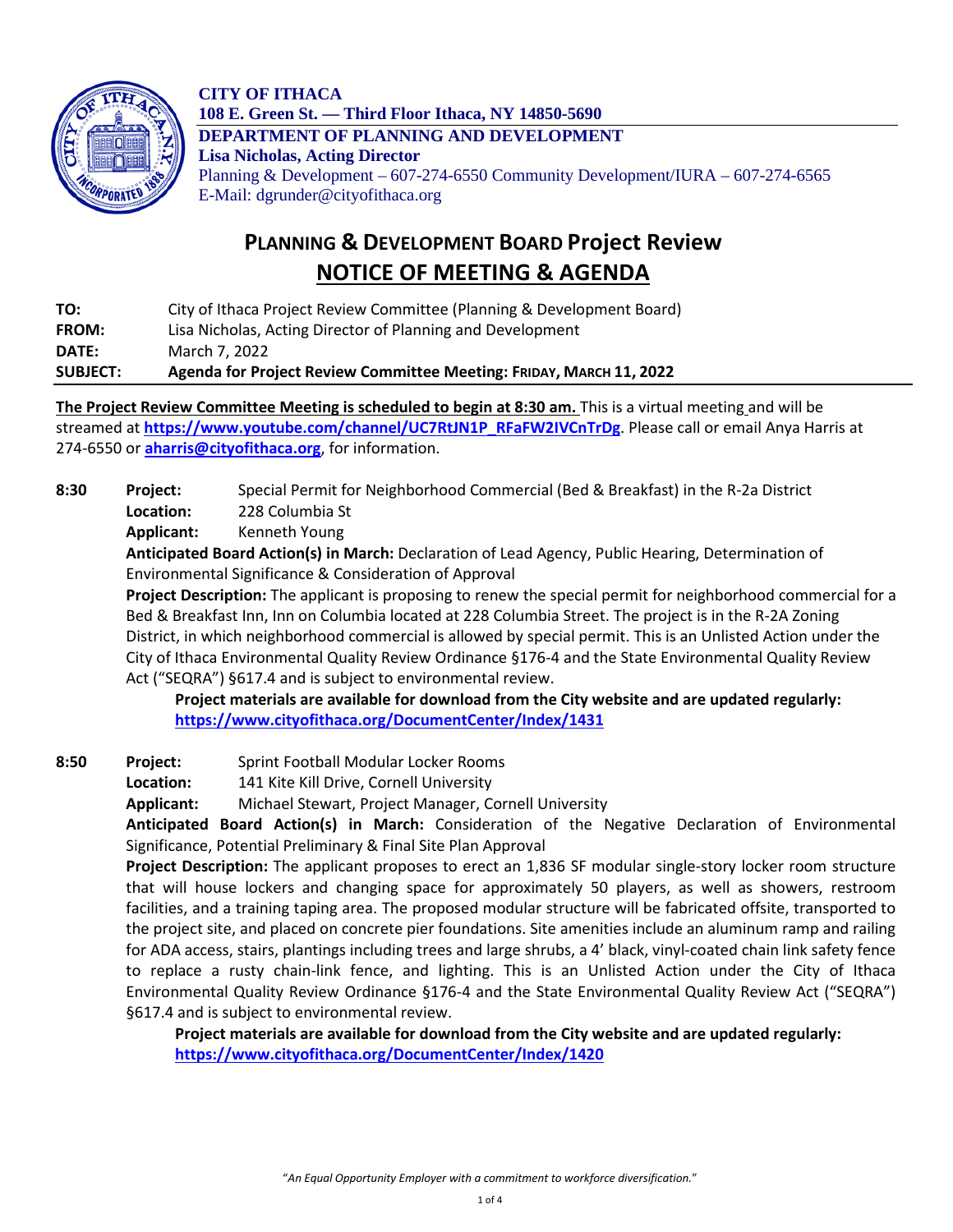**9:10 Project:** Valentine Place Site Plan Review & Minor Subdivision

**Location:** 109**-**111 Valentine Place

**Applicant:** Kathryn Wolf, TWMLA A Fisher Associates Landscape Architecture Studio

**Anticipated Board Action(s) in March:** Public Hearing, Detailed Presentation, Review of FEAF Part 2 & FEAF Part 3 Outline

**Project Description:** The applicant proposes to demolish two existing 2-story wood-frame houses and construct a 4-story 30-unit residential building, approximately 36,000 SF in area, as student housing. The project site is located in the R-3a Zoning District in which the maximum height for a building is 4 stories/40'. The project will require two area variances for minimum off-street parking and minimum lot size for quantity of units. The project includes a subdivision and parcel consolidation. This has been determined to be a Type 1 Action under the City of Ithaca Environmental Quality Review Ordinance §176-4 B(1)(k) and the State Environmental Quality Review Act ("SEQRA") §617.4 b.(11) and is subject to environmental review.

**Project materials are available for download from the City website and are updated regularly: <https://www.cityofithaca.org/DocumentCenter/Index/1422>**

**9:30 Project:** Auden II**,** Student Housing Complex and Minor Subdivision

**Location:** 261 Lake Street

**Applicant:** Yuanliu He, DMG Investments

**Anticipated Board Action(s) in March:** Public Hearing, Presentation on Contamination, Review of FEAF Part 2 **Project Description:** The applicant proposes constructing a four-story building, approximately 18,400 SF in area, as a new student housing complex that will contain 71 residential units with 211 beds. The development is proposed as an extension of the existing Auden student housing complex located across Lake Street and will share amenities including a shuttle service, outdoor spaces, and parking lot and spaces. The project includes landscaping elements such as street trees, ornamental and slope stabilization plantings, and indoor amenities such as a common game room and gym. The project site is in the R-3a Zoning District in which the maximum height for a building is four stories/40 feet. The project will require an area variance for minimum off-street parking. The project includes a subdivision and parcel consolidation. This has been determined to be a Type 1 Action under the City of Ithaca Environmental Quality Review Ordinance §176-4 B(1)(h)[2 & 4], (k) & B(2), and the State Environmental Quality Review Act ("SEQRA") §617.4 (b)(10) and is subject to environmental review.

**Project materials are available for download from the City website and are updated regularly: <https://www.cityofithaca.org/DocumentCenter/Index/1407>**

**9:10 Project:** Expansion of Religious Facility

**Location:** 102 Willard Way/107 Lake St

**Applicant:** Jason K Demarest for Chabad Center at Cornell

**Anticipated Board Action(s) in March:** Review Site Conditions, Potential Preliminary & Final Site Plan Approval **Project Description:** The applicant is proposing to construct a two-story building with a footprint of approximately 5,000 SF as an expansion of the existing Chabad Center located at 102 Willard Way. The proposal requires the consolidation of the two lots to form a .549-acre (23,914 SF) project site and the removal of the existing house at 107 Lake Street. The new building will have ground floor parking and bike storage. The second floor will connect with the existing building and will house dining facilities, a kitchen, bathrooms, classrooms, and other facilities. Exterior site improvements and structures include a patio, an elevated courtyard, an access drive on Lake Street, landscaping, and walkways. The project is in the R-2a Zoning District and will require variances for lot coverage, front-, rear- and side-yards, and parking. This was determined to be a Type 1 Action under the City of Ithaca Environmental Quality Review Ordinance §176-4 B.(1)(n) and the State Environmental Quality Review Act ("SEQRA") §617.4 b.(11) for which the Planning Board, acting as Lead Agency, issued a Negative Declaration of Environmental Significance on February 22, 2022.

**Project materials are available for download from the City website and are updated regularly: <https://www.cityofithaca.org/DocumentCenter/Index/1411>**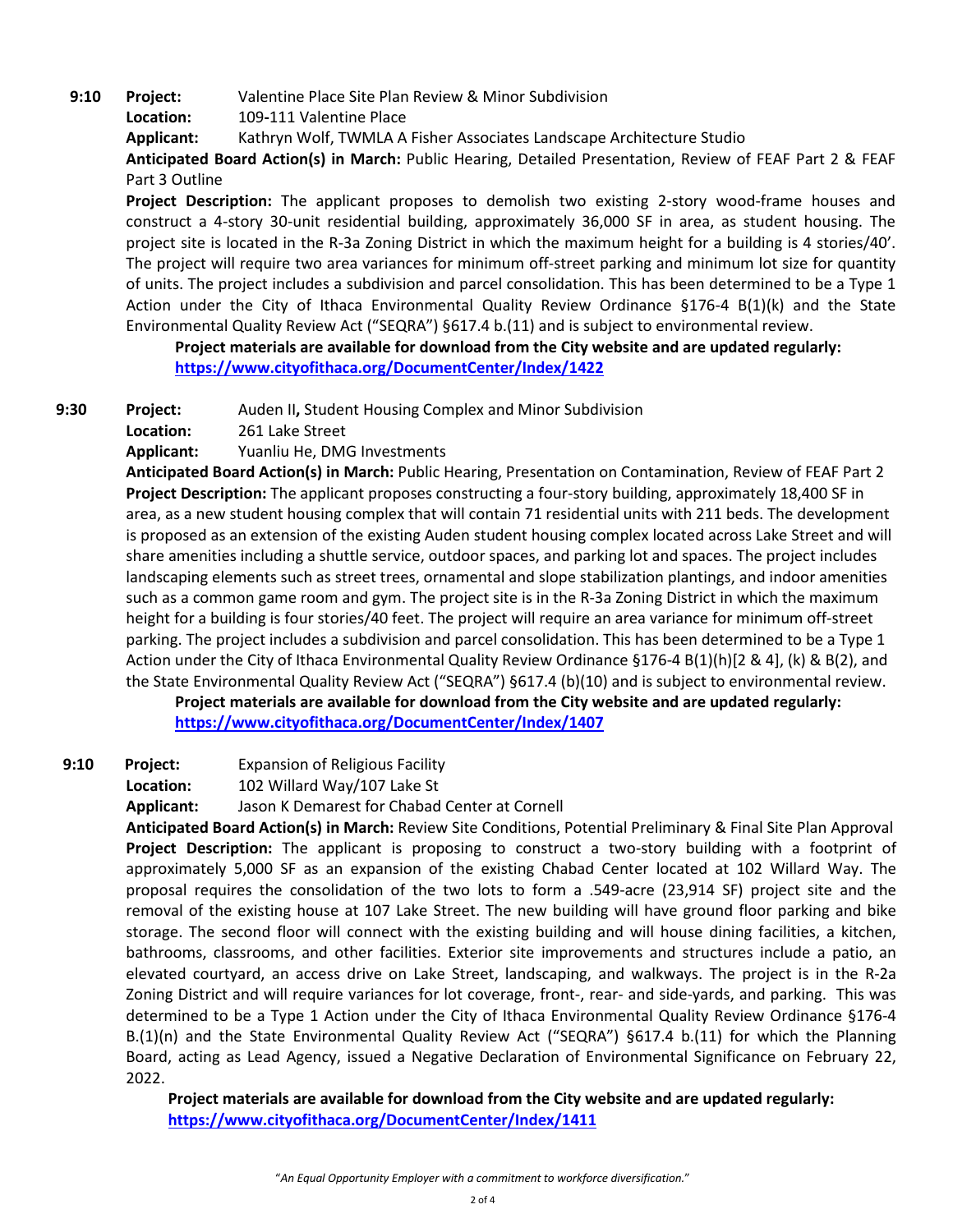## **9:30 Project:** Catherine Commons **Location:** Intersection of Catherine Street, Cook Street, and College Avenue **Applicant:** Kathryn Wolf, TWMLA

**Anticipated Board Action(s) in March:** Review Site Conditions, Potential Preliminary Site Plan Approval **Project Description:** The applicant proposes to demolish the existing (11) two-story wood frame houses and construct a primarily residential mixed-use development. The applicant proposes three multi-story buildings on the Catherine North Site and three multi-story buildings on the Catherine South Site (six buildings total) with a combined total gross floor area of 265,000 SF. The buildings will contain approximately 360 residential units, a 2,600-SF commercial space along College Avenue, a 1,600-SF private fitness center, and a small parking lot for ADA compliance and service vehicles. The project includes streetscape improvements, several ADA-compliant plaza spaces, pedestrian amenities, and public bus stop infrastructure. The project is in four Zoning Districts: the MU1, in which the maximum building height is five stories/70 feet; MU2, in which the maximum building height is six stories/80 feet; CR3, in which the maximum height is 35 feet; and CR4, in which the maximum height is 45 feet. The project will require several area variances including maximum building floors/height (two), minimum off-street parking, maximum street façade, doors and entries, recessed entry, chamfered corner, and rear yard setback (two). It is also subject to Collegetown Design Guidelines. The project involves 12 tax parcels totaling 1.45 acres, seven of which are located north of the Catherine Street /College Avenue intersection and four of which are to the south. Parcel consolidation will be required. This was determined to be a Type 1 Action under the City of Ithaca Environmental Quality Review Ordinance §176-4 B(1)(h)[4], (k) & (n), and the State Environmental Quality Review Act ("SEQRA") §617.4 (b)(5)[iii] for which the Planning Board, acting as Lead Agency, issued a Negative Declaration of Environmental Significance on February 22, 2022.

**Project materials are available for download from the City website and are updated regularly: <https://www.cityofithaca.org/DocumentCenter/Index/1385>**

**9:50 Project:** Apartments (39 Units)

**Location:** 228 Dryden Road

**Applicant:** 228 Dryden Rd LLC

**Anticipated Board Action(s) in March:** Design Updates, Potential New BZA Recommendation **Project Description:** The applicant proposes to demolish the existing two-story structure and to construct an apartment building with 39 units on the .185-acre project site. The building will be four stories above average grade and one basement story below average grade for a total of five stories. The project includes other site amenities such as landscaping, walkways, and outdoor patios. The project site is in the CR-4 zoning district and requires several area variances. It is also subject to Collegetown Design Guidelines. This was determined to be a Type 1 Action under the City of Ithaca Environmental Quality Review Ordinance §176-4 B.(1)(k) and the State Environmental Quality Review Act ("SEQRA") §617.4 b. (9) for which the Planning Board, acting as Lead Agency, issued a Negative Declaration of Environmental Significance on October 26, 2021.

**Project materials are available for download from the City website and are updated regularly: <https://www.cityofithaca.org/DocumentCenter/Index/1354>**

**10:10 Project:** City Harbor

**Location:** 101 Pier Road

**Applicant:** Jessica Edger-Hillman

**Anticipated Board Action(s) in March:** Responses to Board Comments

**Project Description:** The Planning Board granted preliminary site plan approval to the overall project on May 26, 2020, and final approval of Phase 1 of this project on August 25, 2020. The applicant now seeks approval for changes to Phase 1 as well as final approval for Phase 2 which will be now constructed concurrently. Phase 1 included the rebuilding of Pier Road to include sidewalks, street trees, a fire engine turnaround, and additional and reorganized parking, all improvements on private property with the exception of the construction of Point East 2 Building (which will be used as greenspace and parking) and the temporary